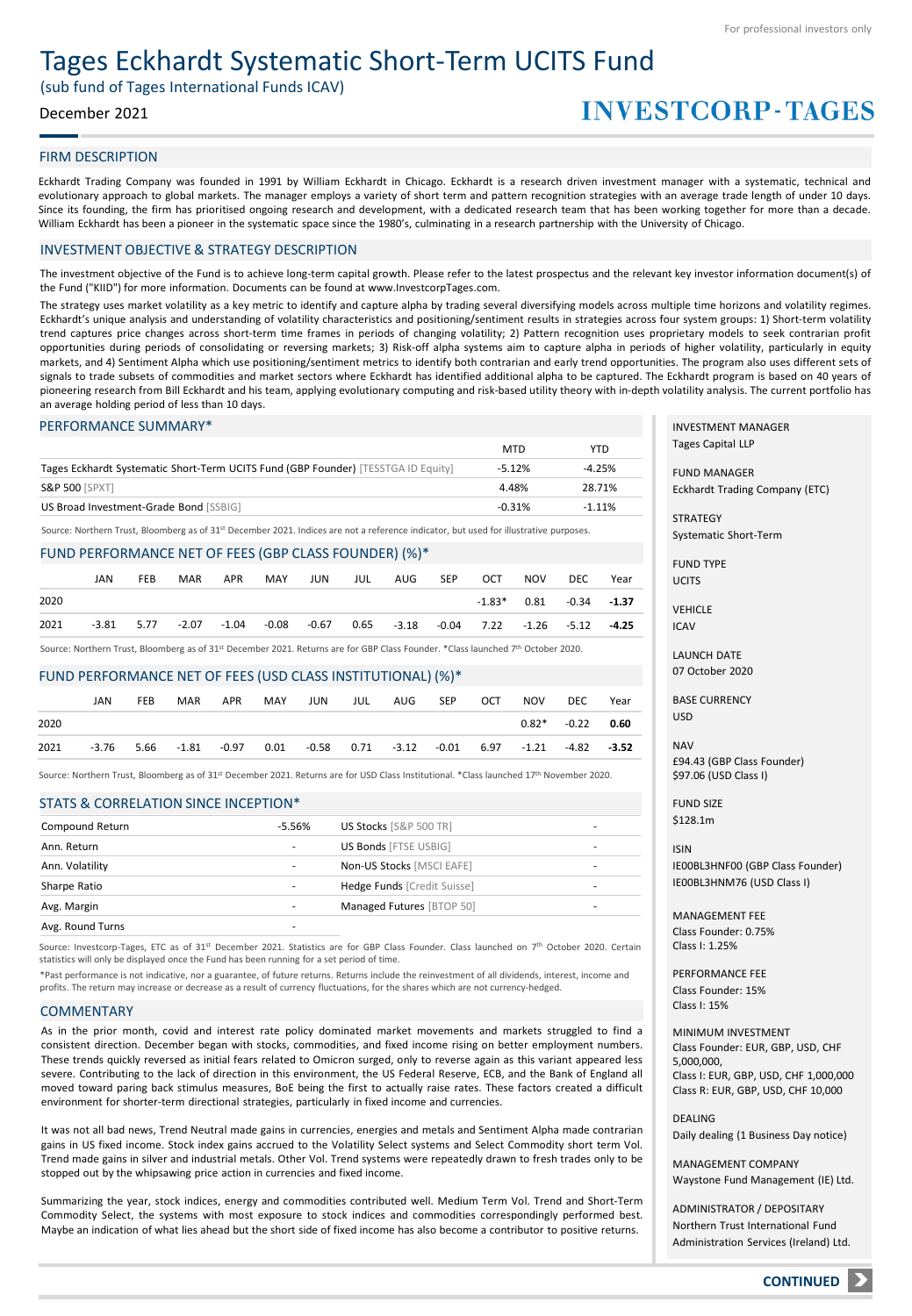# Tages Eckhardt Systematic Short-Term UCITS Fund

(sub fund of Tages International Funds ICAV)

## December 2021

# **INVESTCORP-TAGES**



## GROSS P&L BY SYSTEM GROUP\*





COMMITMENT BY SYSTEM GROUP TOP 3 BEST/WORST PERFORMING MARKETS MTD



## RISK & REWARD PROFILE

| <b>Lower risk</b> |                                |  |  | <b>Higher risk</b>              |
|-------------------|--------------------------------|--|--|---------------------------------|
|                   | <b>Typically lower rewards</b> |  |  | <b>Typically higher rewards</b> |
|                   |                                |  |  |                                 |

Risk Scale from the key investor information document(s) of the Fund ("KIID"). Risk 1 does not mean a risk-free investment. This indicator may change over time. Please refer to the risk glossary at the back of this document.

\*Past performance is not indicative, nor a guarantee, of future returns. Returns include the reinvestment of all dividends, interest, income and profits. The return may increase or decrease as a result of currency fluctuations, for the shares which are not currency-hedged.

## Investcorp

48 Grosvenor Street, London, W1K 3HW

Source: Investcorp-Tages, ETC. Data as at 31<sup>st</sup> December 2021

Tel: +44 (0)20 3743 3476

Email: [IR-EU@investcorp.com](mailto:IR-EU@investcorp.com)